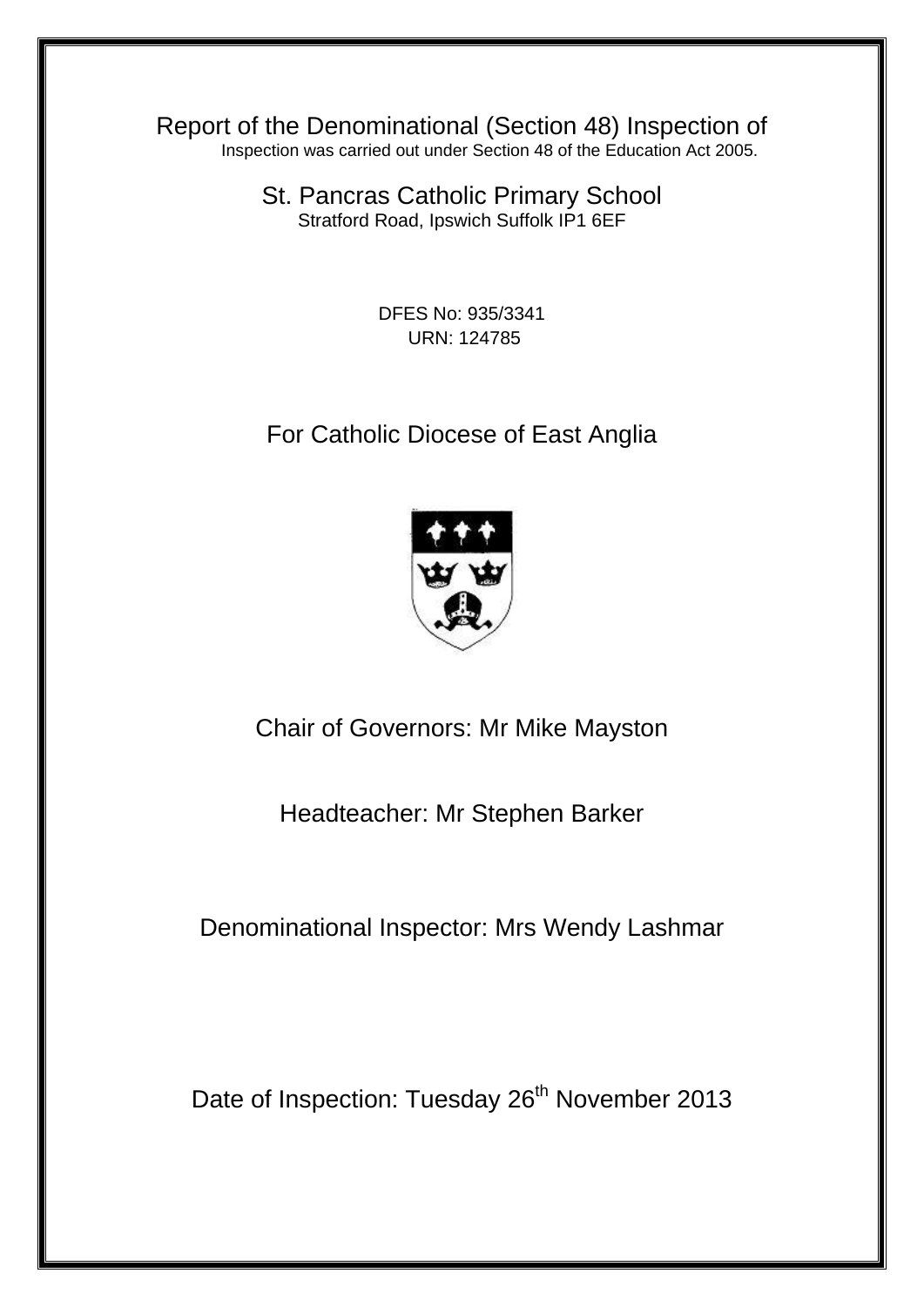# **Copyright**

### **1998 Copyright – Diocese of East Anglia.**

This report may be reproduced in whole, or in part, provided that the source and its date are stated. However, it may not be used, in or in connection with, a prospectus or an advertisement or for any commercial purpose.

Copy of this Report may be obtained from the Governors of the School.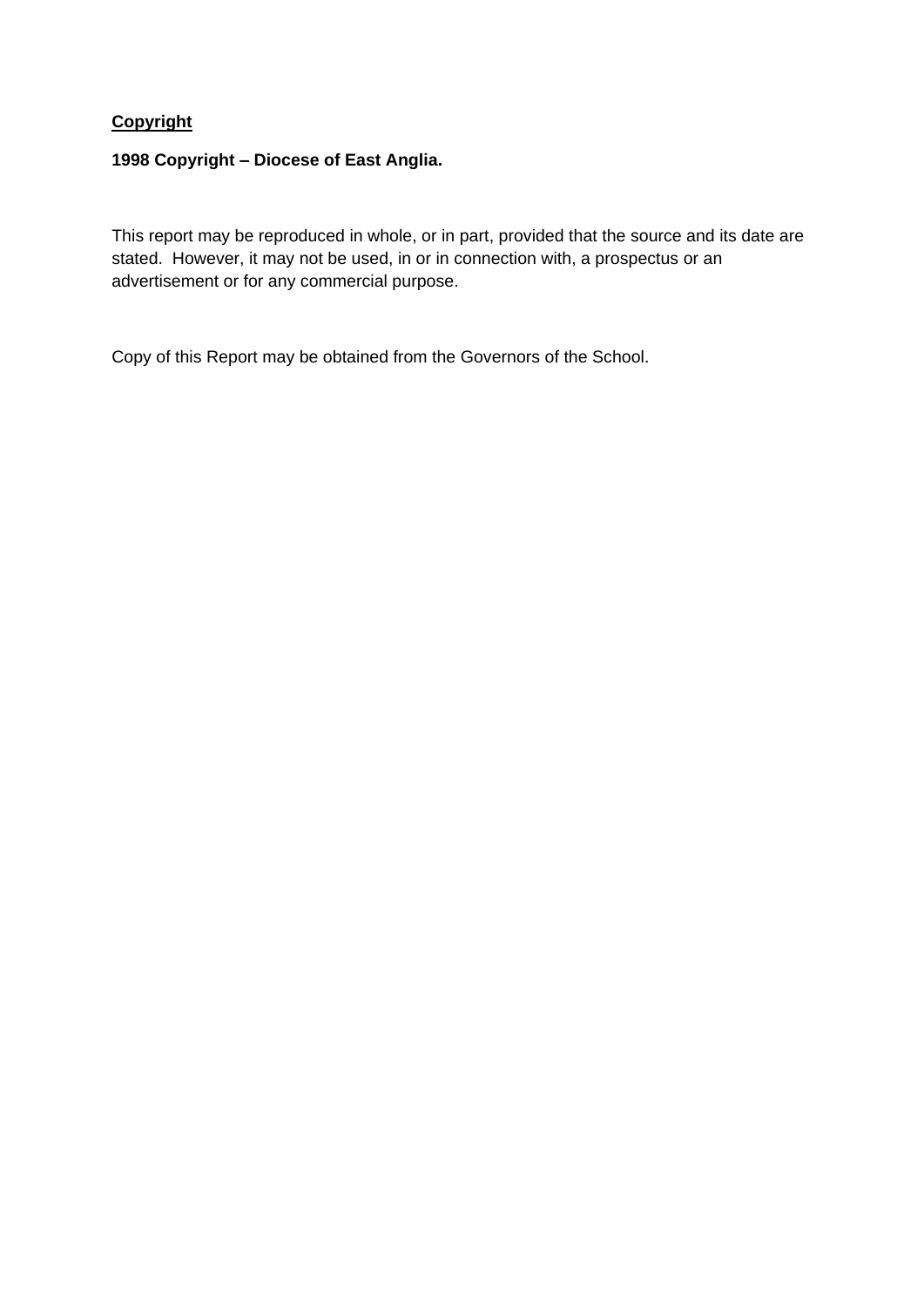#### **Information about the school.**

St Pancras Catholic School is a one form entry primary school for pupils from 4 to 11 years. The school is located in a residential area of north-west Ipswich and serves the parish of St. Mary Magdalen. Pupils come from wide social and economic backgrounds, which includes a significant number of low income households. There are 216 pupils on roll, around 70% of whom are baptised Catholics. 30 % of staff are Catholic. The proportion of pupils who have special educational needs is above average.

# **Key grades for inspection**

|  | 1. Outstanding | 2. Good | 3. Requires Improvement | 4. Unsatisfactory |
|--|----------------|---------|-------------------------|-------------------|
|--|----------------|---------|-------------------------|-------------------|

### **Overall effectiveness. How effective is the school in providing Catholic education?**

#### **Grade 2**

St. Pancras is a good Catholic school with prayer and worship at the centre of school life. Pupils experience the richness of Catholic faith traditions throughout the liturgical year. The committed leadership of the headteacher and governing body (which includes the parish priest) continues to be instrumental in promoting a strong spiritual purpose and in developing the school's Catholic identity. The headteacher inspires an inclusive and caring environment.

The school provides for pupils' spiritual and moral development well and this is reflected in their good behaviour and respect for others. Pupils understand the importance of helping those less fortunate than themselves, one pupil said, 'We are following in Jesus' footsteps he cared for all those in need'. The school is generous in its support of charities. Pupils are very proud of their school and say 'this is a friendly school and people here are kind'.

The RE subject leader and the headteacher work hard to ensure that religious education has a high profile and have now established systematic strategies for monitoring teaching and learning. They are beginning to use the findings to shape future action which is steadily improving outcomes for pupils. The school's capacity for continued improvement is very good.

### **What the school needs to do to improve further?**

- Include a Catholic education target in the annual cycle of Performance Management for every member of staff, linked to the religious education action plan.
- To ensure that the monitoring of the Catholic life of the school is as formalised and systematic as the monitoring of religious education so that leaders and governors can be effective and precise in identifying and implementing improvement outcomes.
- To ensure that high quality feedback and marking is consistent across the school so that pupils are clear about their achievements and know what to do to improve.
- Continue to build skills and provide age appropriate opportunities to empower pupils to plan and lead their own acts of worship.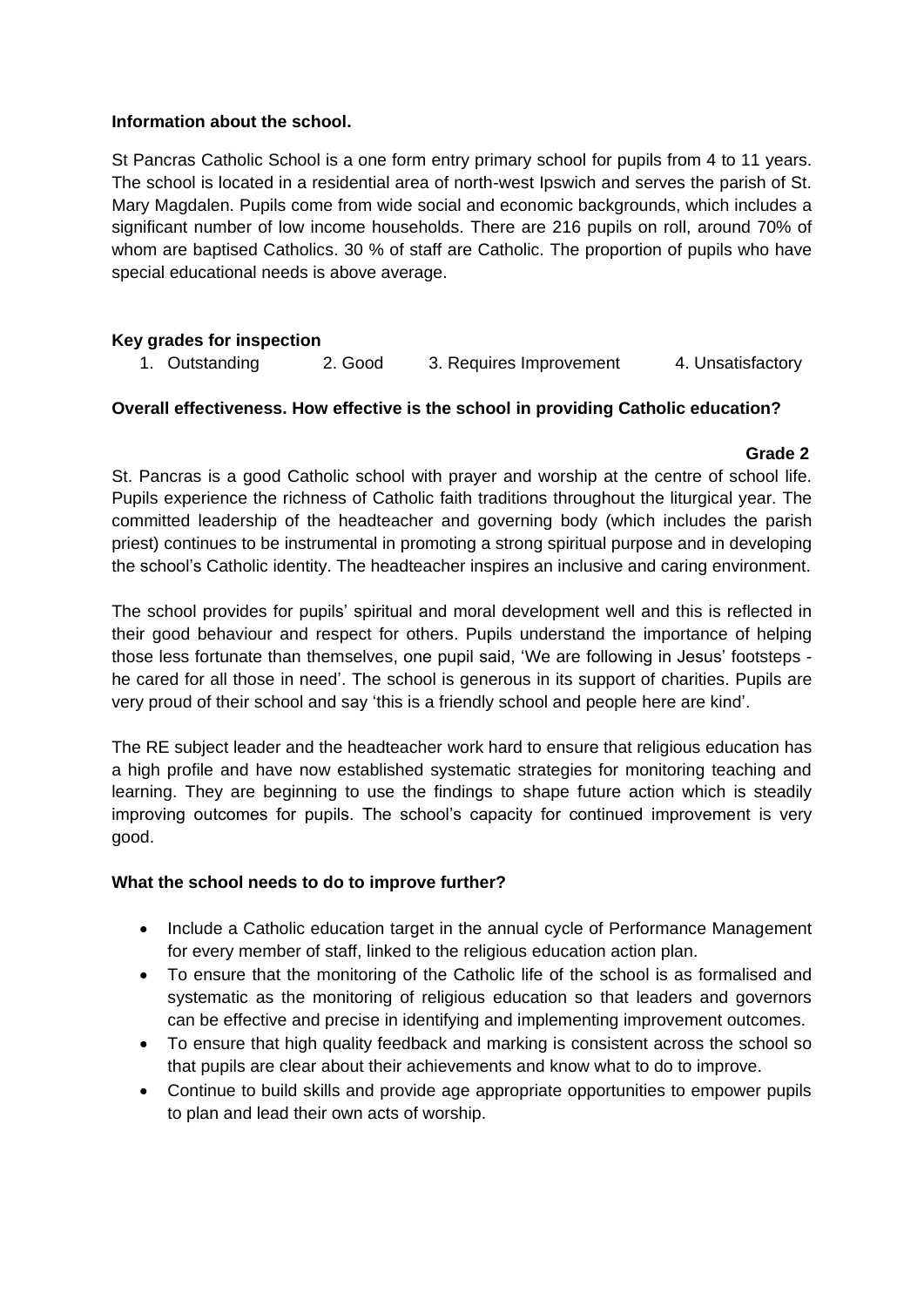#### **Outcomes for pupils. Grade 2 Grade 2 Grade 2 Grade 2**

Pupils' benefit well from the Catholic life of the school. They undertake responsibilities such as pupil house captains and vice captains who are elected by their peers for their leadership skills. Pupils' ideas are taken into account through the house system and pupil perception interviews. The house system is also used for aspects of pastoral care and the recognition of achievements. Class-based lessons deliver an 'Education for Personal Relationships' programme which pupils and parents find interesting and helpful. The school has adopted seven Christian values, promoted throughout the day and pupils are beginning to understand how *humility, generosity, joy, forgiveness, courage, perseverance and creativity*  define Christian attitudes and behaviour and impact on daily actions. Pupils are respectful of adults and each other, they have a strong sense of treating each other fairly and older pupils said, 'You must not treat people differently because of where they come from'. Younger pupils said 'when things go wrong God helps us to put things right and we learn how to forgive and to say sorry'.

Pupils participate fully in liturgy through song, reading and contributing to bidding prayers. Pupils are reverent both in collective worship and class prayers. Outstanding singing enhances worship. There is a worship programme linked to the liturgical year which includes Reconciliation and praying the rosary in addition to Masses and assemblies. Pupils understand the importance of prayer as a way of 'talking to God'. They have a good knowledge of traditional prayers and are able to compose their own prayers. Older pupils would appreciate the opportunity to plan and lead worship each month, they feel confident if they are given time to prepare. Pupils and their families appreciate the school remembrance book, one pupil explained, 'anyone can put the names of people who have died in the book and these are read out…….sometimes it is sad and emotional, but reassuring.'

Pupils make steady progress in religious literacy across the school, as a consequence standards of attainment are improving. This is evidenced in the work they produce and the assessment data collected in October and July each year. They achieve age appropriate levels of attainment and some exceed this. Behaviour in lessons is good and pupils are eager to do well. In the best lessons all pupils make good progress and are challenged in their thinking by skilful questioning. However, occasionally activities do not support pupils' learning appropriately and as a result they do not achieve as well as they should. Pupils enjoy learning about the saints and particularly relate to the saint of their House. They enjoy 'The Way, The Truth and The Life' scheme saying it is 'child friendly' and makes religious education 'fun to learn'. Pupils remarked that it 'helps to get you started and pushes you on as you move through a topic' and 'it poses questions that you can discuss with your teachers and partners'. For example, year 5 pupils considered what might happen if the Ten Commandments were changed, the discussion raised questions such as, would we stop being respectful and forget to be 'stewards of the earth'? Older pupils are aware of their attainment and know what they need to do to improve as a result of precise feedback and marking.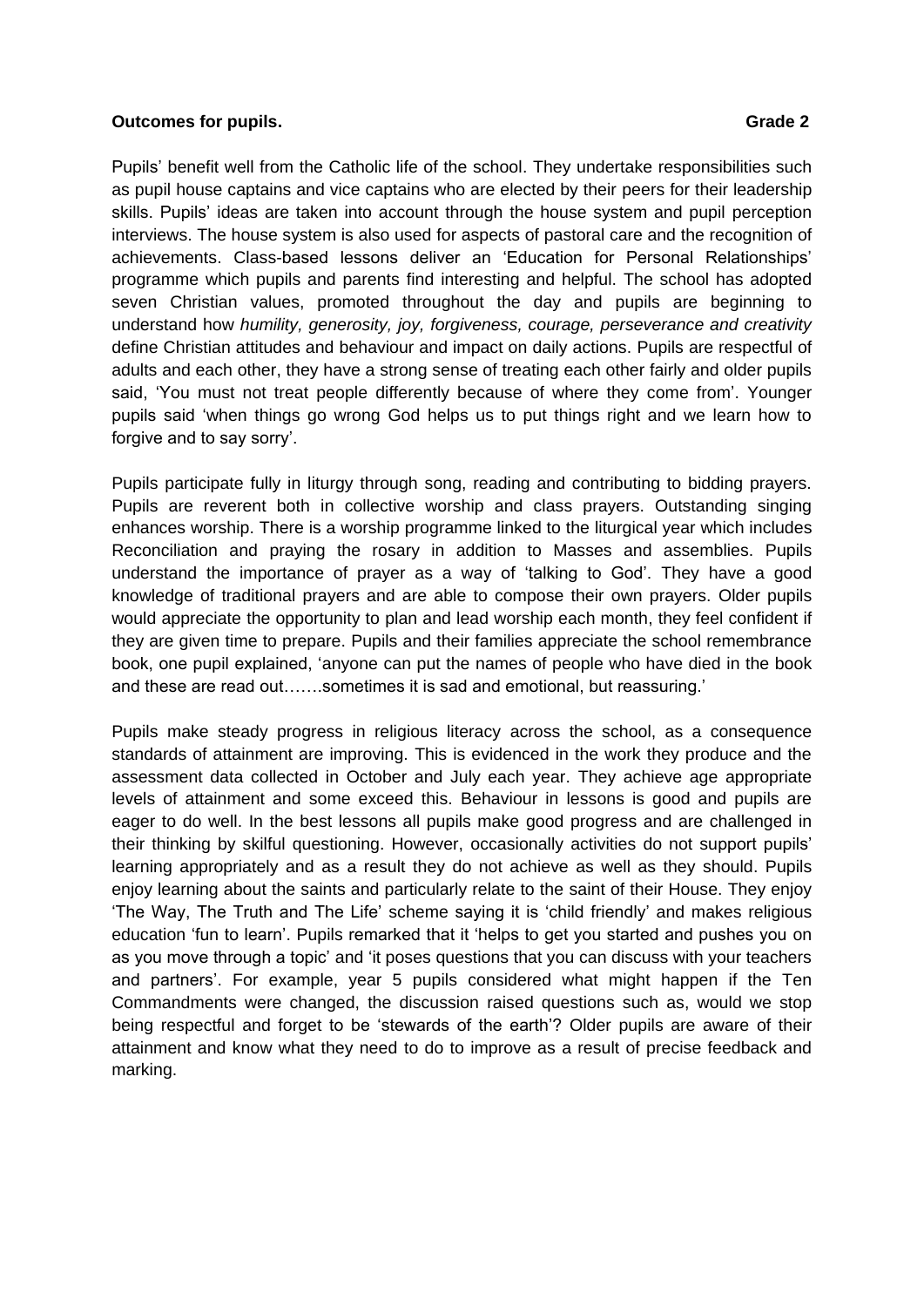#### **Leaders and Managers.** Grade 2 and Series and Managers.

The school is a welcoming and inclusive Catholic community. The headteacher is instrumental in promoting the Catholic life of the school. Leaders and governors have a strong commitment to the Church's mission in education and ensure that it is *core* in communications with parents and others, particularly through the school newsletter. It is closely bound with the life of the parish and is central to school policies. Governors fulfil their statutory and canonical responsibilities. They are supportive, visit the school and attend services but now need to establish plans for more formal monitoring of the school's Catholic life. The parish priest serves on the governing body as vice chairman and his views and advice are highly valued by the school community. The 'Every Child Matters' leader ensures that there is a close bond between families and the school. He ensures that pupils from all cultural backgrounds are proportionately represented. He also ensures that the school retains and develops strong links with agencies across a wide-range of professional health and care services. Beyond the curriculum pupils are involved in many aspects of school life including fundraising for both local and global charities and immediate responses to appeals such as that currently for the Philippines. They represent their school with pride in sporting events and the highly successful choir has had the opportunity to sing at Snape Maltings, The Royal Albert Hall and Downing Street. There is an active 'Friends of the School' association and parents appreciate their partnership with the school and the information they receive. At the last Ofsted in June 100% of parents surveyed said they would recommend the school to others.

Enthusiasm and drive from the headteacher and the religious education leader and the determination of the governing body have ensured systems are now in place for monitoring and analysing findings for the provision of religious education. This is beginning to impact on improving outcomes for pupils. The RE subject leader is given regular, dedicated time each term to fulfil her leadership role. Teachers are supported well in the delivery of the curriculum and guidance on Catholic education is included in the induction of new teachers. Individual governors are now taking subject responsibility and matching their skills to specific areas of management. They are developing their role as 'critical friend' and the RE governor and RE subject leader work closely together to scrutinise data, discuss findings from monitoring activities such as lesson observations and work scrutiny. This gives direction for the RE action plan. The new Chair of Governors is beginning to develop systems for reporting back to ensure governors are fully informed of strengths and areas for development in religious education. The introduction of 'The Way, The Truth and The Life' RE programme has enhanced teachers' subject knowledge and their confidence in its delivery. There is a clear message to all that religious education is a core area of learning and therefore high priority.

#### **Provision. Grade 2**

The Parish Priest works well with the school, for example, supporting leaders in developing a comprehensive liturgical cycle. Most key stage assemblies reflect the Church's year and feast days. Class-led assemblies focus on what children have learned in their RE lessons. Mass is said weekly in the school and is significant to the Catholic life of this community. Some Masses are whole school gatherings, others are class-centred. All the school's Masses are shared with the parish community, together with parents, grandparents and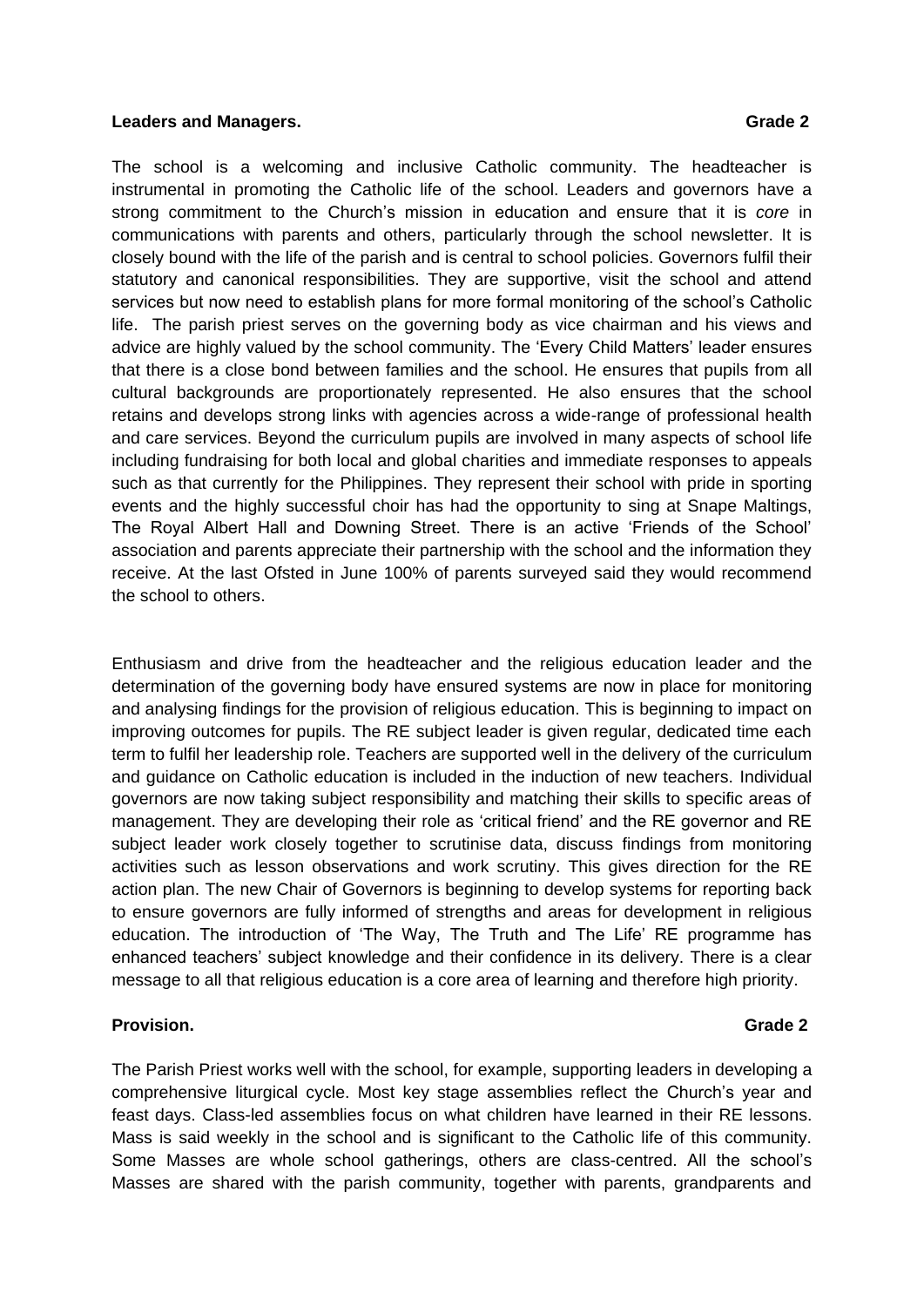other family members and friends. This helps to build links between home, school and parish. Preparation for the sacraments of Reconciliation and Communion in the parish is largely organised and led by the school. Catholic traditions are celebrated, for example during October and May, significant numbers of pupils of all ages readily and voluntarily give up playtimes to gather together to say a decade of the rosary. During Lent and Advent there are opportunities for individual reconciliation following a short service which all pupils attend.

The quality of religious education lessons are improving through systematic observation and feedback by the RE leader and headteacher. Overall, lessons are good and some are outstanding. In the most effective lessons high quality questions challenge and extend pupils' thinking and motivating tasks are chosen which engage and inspire pupils. However, some lessons are too 'task focused' and teachers need to consider activities which will best achieve pupils' next steps in their learning. Assessments of pupils' work are completed each half term and are linked to the *National RE Levels of Attainment*. These are recorded and tracked. Work is moderated to give consistency of standards. Some good oral feedback and marking was evidenced which gave appropriate praise and made comments to extend or question the learning, but this was not consistent across the school. However, a year 2 pupil commented, 'sometimes, if we get in a pickle, the teacher explains a bit more. If we get stuck the teacher helps us to improve and then in the next lesson we do different work, but better'.

With a healthier budget the school has invested in a new published scheme of work, 'The Way, The Truth and The Life'. This has had a huge impact on pupils' learning. Teachers are more confident and pupils are enthusiastic and enjoy the topics. To enhance the RE curriculum the school has introduced a progressive series of faith-based visits for each year group. Destinations include their own parish church, St. John's Cathedral in Norwich, Walsingham, Westminster Cathedral, the 'Life of Christ' and retreat at Clare Priory. This gives pupils the chance to broaden their knowledge and experience of the wider church community. Religious education meets the requirements of the Bishop's Conference and a minimum of 10% of curriculum time is allocated to religious education.

The inspector wishes to thank the headteacher and all members of the school community for their very warm welcome and for contributing to a very interesting visit.